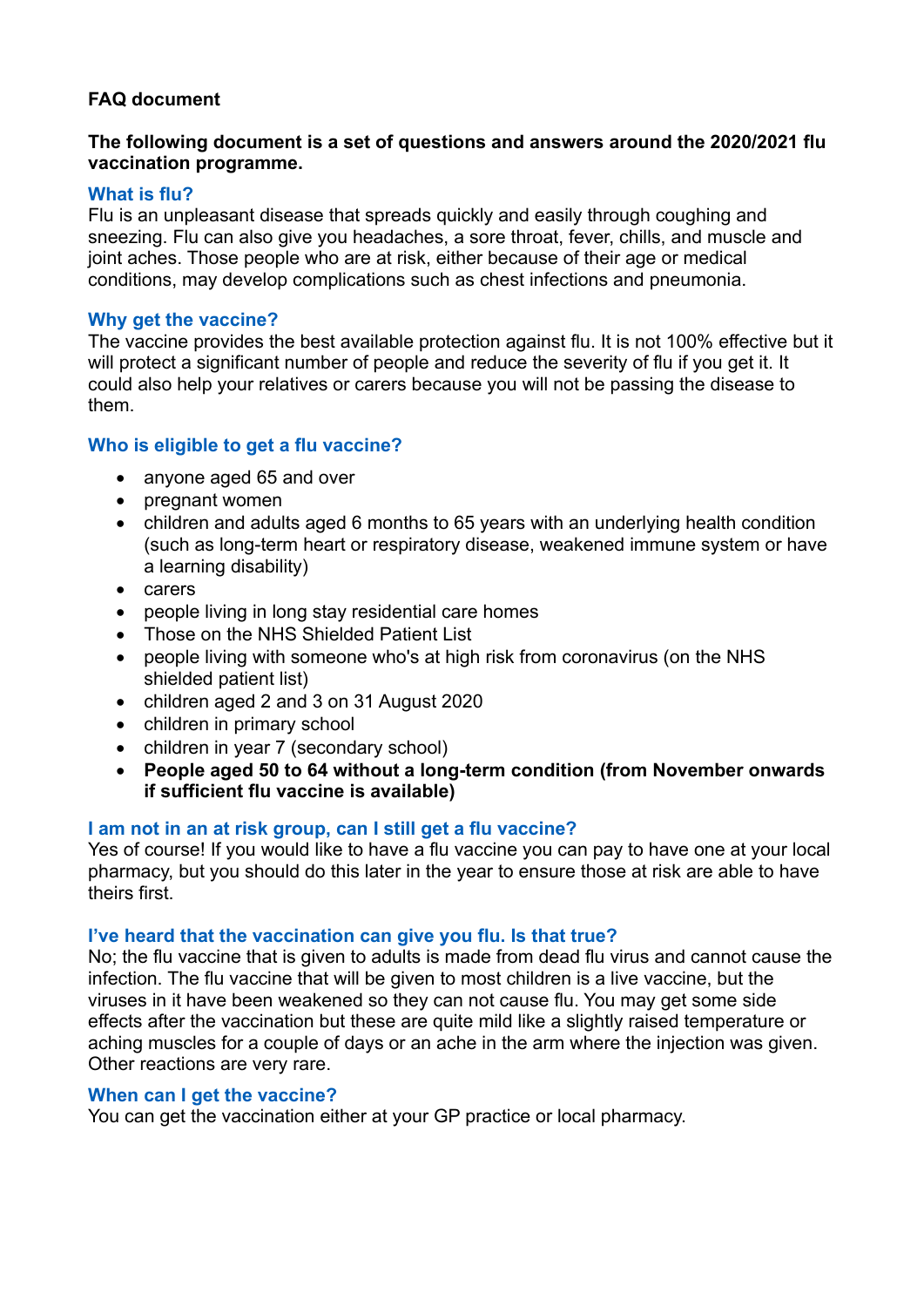### **Will the flu vaccine protect me against Covid-19?**

Getting a flu vaccine will not protect against Covid-19, however, it can help keep you safe from getting the flu, which in turn will help you stay healthy and well.

#### **I think I have coronavirus symptoms – should I still come in for a vaccination?** The symptoms of coronavirus are:

- A new continuous cough
- A high temperature
- A loss of taste and/or smell

If you have any of these symptoms, then do not attend your flu vaccination appointment. This can be rescheduled.

If you have these symptoms you need to self-isolate and book in for a coronavirus test. You can do this by calling 119 or visiting NHS.uk. You can also order a home-testing kit.

### **Why are people who live with those on the NHS shielded patient list being offered a flu vaccine?**

The NHS wants to keep those, who are most vulnerable to Covid-19, well this winter and does not want them to catch flu. If you live with someone who's on the NHS shielded patient list, or you expect to be with them on most days over winter, then you should ask for a free flu vaccine.

### **How long will the vaccine protect me for?**

The flu vaccine will provide protection for you for the upcoming flu season. People eligible for flu vaccination should have the vaccine each year.

### **How long does it take for the vaccine to become effective?**

It takes between 10 and 14 days for your immune system to respond fully after you have had the flu vaccine.

#### **I had the vaccination last year, do I need it this year?**

Yes. The viruses that cause flu can change every year, which means the flu (and the vaccine) this winter may be different from last winter.

#### **When is the best time to get the vaccination?**

The best time to have a flu vaccine is in the autumn, before flu starts circulating. But even if it's later, it's always worth getting vaccinated.

#### **Do I need to wear a face covering or mask when I get the vaccination?**

Yes, it is likely that you will need to have a mask on when you have your vaccine. Your GP practice will be able to advise when you book.

#### **Are children offered a nasal spray vaccination?**

Yes. Children aged 2 and 3 will be given the vaccination at their GP surgery, usually by the practice nurse.

Children who are 4 years old are also eligible for flu vaccination provided they were 3 on 31 August 2020. These children should be offered the vaccination at their GP surgery.

#### **I've already had the flu this autumn so I don't need the vaccination**

It's still important to get your flu vaccine even if you have had flu this autumn. It can help protect you from getting it again.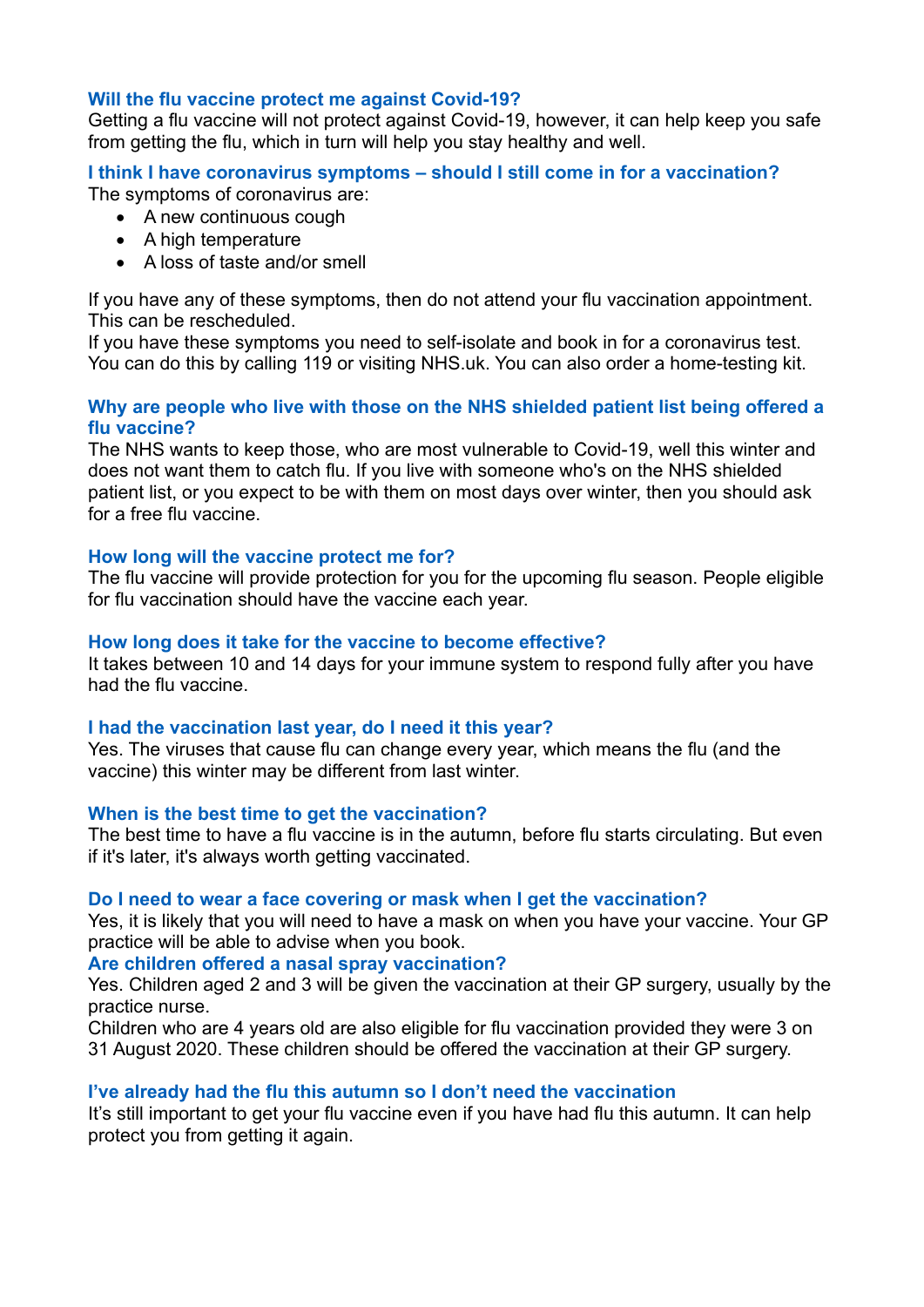# **I'm pregnant; will the flu jab affect my baby?**

It's safe to have at any stage of pregnancy, including in the first trimester and right up to the expected due date.

It helps protect the mother-to-be and newborn baby from catching flu**.**

### **Can flu be treated with antibiotics?**

No unfortunately when you have flu, antibiotics will not help you feel better.

### **I am taking antibiotics, can I have the vaccine?**

Yes, it's fine to have the flu vaccine while you're taking a course of antibiotics, provided you're not ill with a high temperature.

### **Why is the flu vaccine so important this year?**

COVID-19 is still circulating, and we expect co-circulation with flu this season. In order to protect the NHS and social care services, it is important to minimise the number of people becoming unwell with flu this winter so it is more important than ever to have the flu vaccination. Flu can develop into a serious illness that requires hospitalisation and add to the pressure on the NHS and social care when they may also be dealing with cases of COVID-19. New research from PHE suggests that co-infection of both flu and COVID-19 is associated with a greater risk of more severe illness and death.

# **What are the first signs of flu and are they different to COVID-19?**

Flu symptoms come on very quickly and can include:

- a sudden fever a temperature of  $38^{\circ}$ C (100.4°F) or above
- a dry, chesty cough
- a headache
- tiredness and weakness
- chills
- aching muscles
- limb or joint paint
- diarrhoea or abdominal pain
- nausea and vomiting
- a sore throat
- a runny or blocked nose
- sneezing
- loss of appetite
- difficulty sleeping

The symptoms are similar for children and adults, but children can also get pain in their ear and appear less active.

COVID-19 symptoms are: a high temperature, a new, continuous cough, or a loss or change to your sense of smell or taste.

#### **How can flu be treated?**

You can treat flu symptoms yourself to help faster recovery, by:

- resting and sleeping well
- keeping warm
- taking paracetamol or ibuprofen to lower your temperature and treat aches and pains
- drinking plenty of water to avoid dehydration (urine should be light yellow or clear)

#### **Will wearing a mask protect me from flu?**

Face coverings help reduce the transmission of respiratory viruses like coronavirus